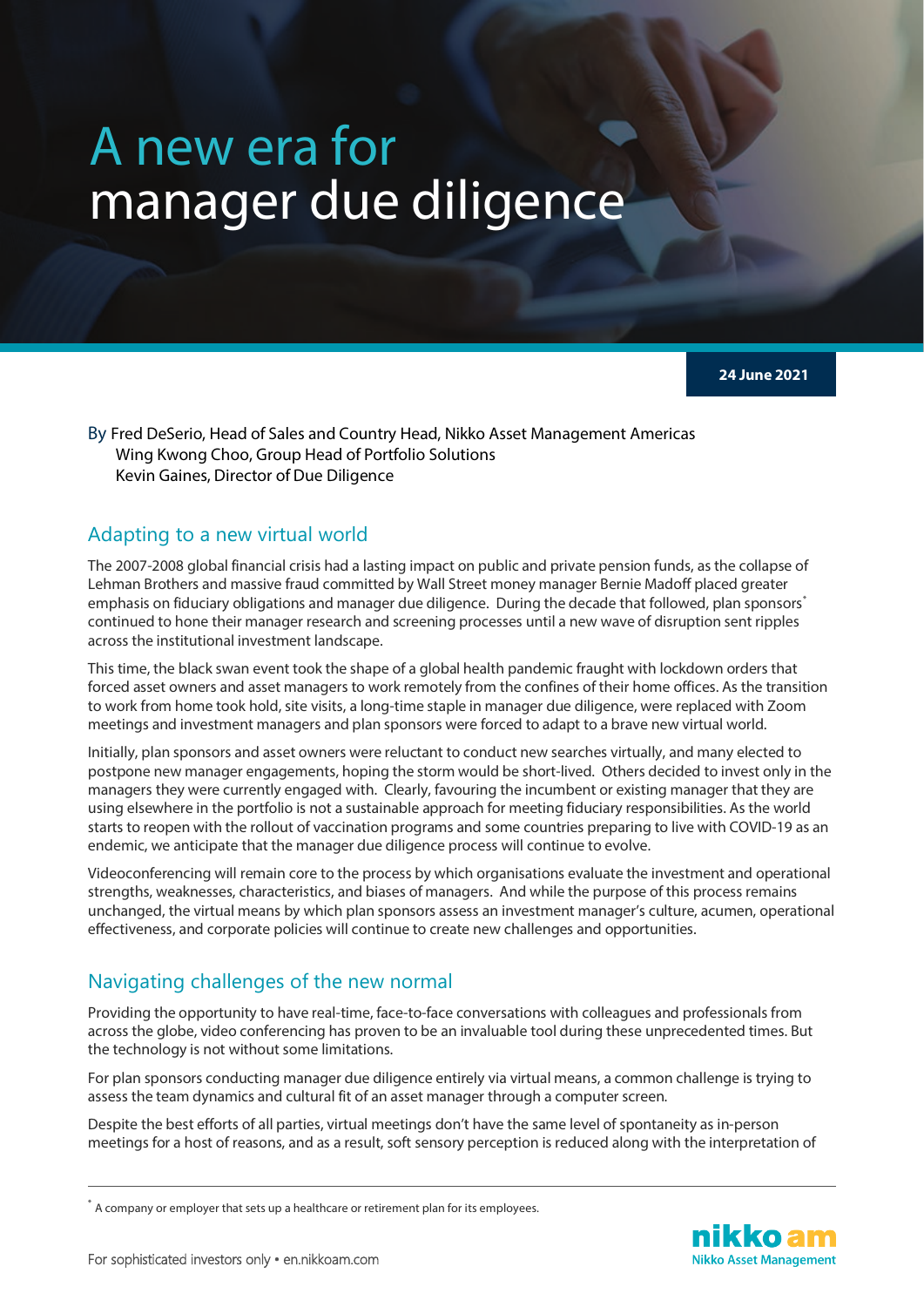non-verbal cues that can be invaluable to shaping in-person meetings and assessing team dynamics and culture. Reduced spontaneity can also hinder an organisation's understanding of the thought process and thinking of an investment team and firm, as some follow-up questions go unasked and discussions become harder to steer.

Assessing the operational effectiveness of an investment manager without the ability to lay eyes on a firm's infrastructure, trading floor or physical footprint can also prove to be challenging, particularly if managers are reluctant to share hard or soft copies of key documents for confidentiality reasons.

Fortunately, with time, investment managers are growing more willing to share this proprietary data and information as the use of non-disclosure agreements expands.

## New due diligence tactics and techniques emerging

The sudden and unexpected transition from on-site visits to virtual meetings forced organisations to re-examine nearly every stage of their manager selection process—a development that has led to enhancements designed to foster better decision making and results.

First and foremost, both investment managers and plan sponsors are spending more time on planning and preparing for upcoming due diligence meetings. Not surprisingly, the elimination of travel has created more time for better information gathering. Increasingly, organisations are conducting their own qualitative and quantitative analysis of data and information provided prior to the meeting—a higher level of analysis that has unquestionably generated better questions and meeting agendas.

Before the pandemic, a plan sponsor might only be in town for a single day and it was standard practice to schedule one long in-person meeting. With the added flexibility of virtual meetings, these marathon sessions can be broken up into a series of shorter, smaller sessions scheduled across several days. This format has proven to enhance engagement, facilitate more discussions between the organisation and the investment manager, and allow professionals from different offices the opportunity to participate in targeted discussions.

Virtual meetings also provide plan sponsors and investment managers the ability to communicate internally in parallel in real time as a meeting is taking place. Often, this communication helps to guide discussions toward what matters most for all parties.

Finally, the unprecedented events created by COVID-19 provide plan sponsors with a rare opportunity to compare how managers are responding to a common challenge, particularly as it relates to the effectiveness of their business continuity plans. While no one could have predicted the events of 2020, the pandemic has created similar challenges for every asset management firm. Evaluating how firms have responded can offer valuable new insights into their governance, leadership, culture, research capabilities, and ultimately, investment processes.

While the recent trajectory of COVID-19 cases in the US and Europe suggest plan sponsors will continue to conduct manager due diligence virtually well into 2021, the amazing journey during the past 16 months will undoubtedly leave a lasting mark on how manager research and screening is conducted for years to come. Given the pace at which new challenges have been overcome and tactics and techniques have been developed to navigate the current environment, due diligence in a post-pandemic working environment will likely look like a hybrid of past and present approaches.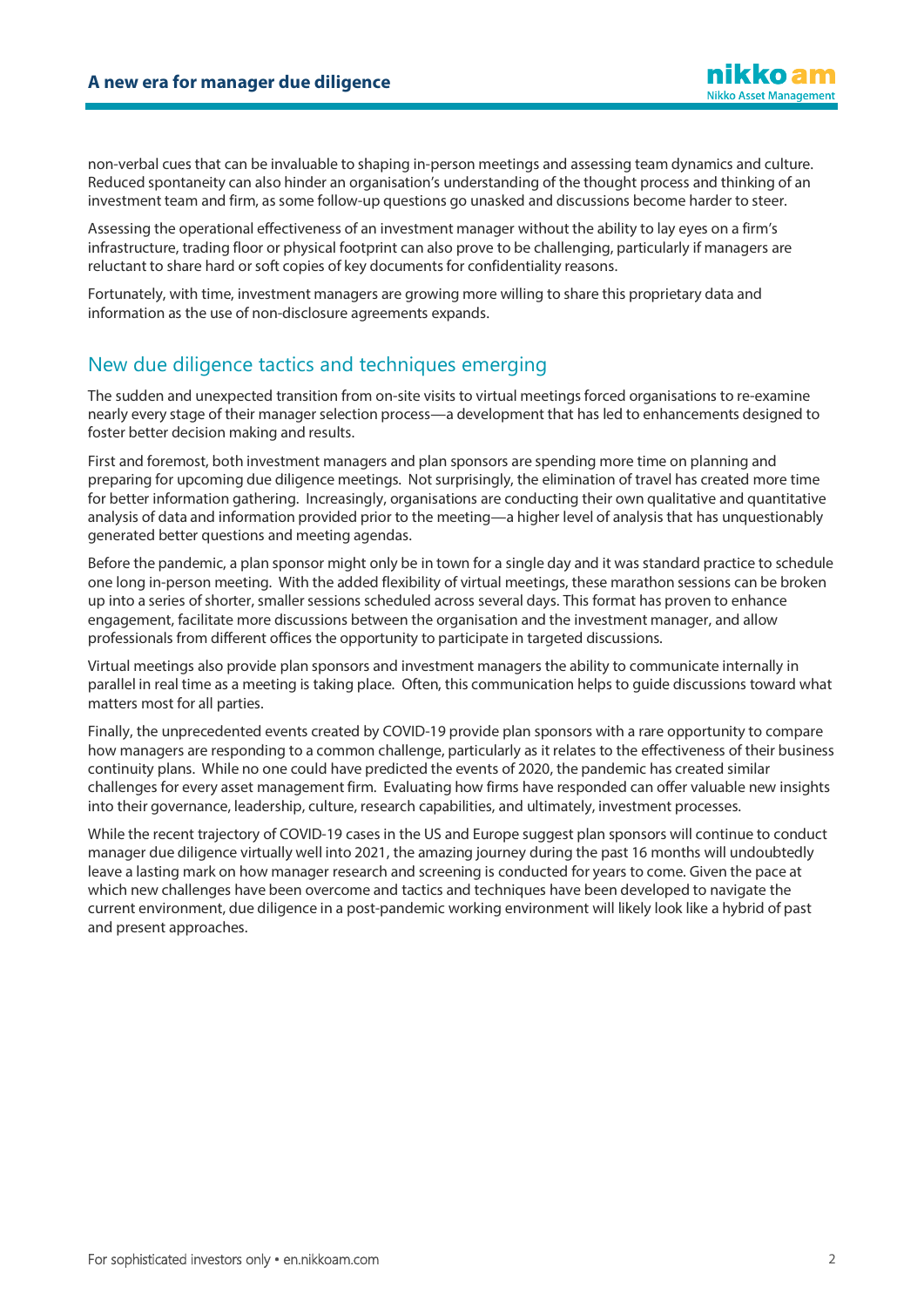**Important information:** This document is prepared by Nikko Asset Management Co., Ltd. and/or its affiliates (Nikko AM) and is for distribution only under such circumstances as may be permitted by applicable laws. This document does not constitute personal investment advice or a personal recommendation and it does not consider in any way the objectives, financial situation or needs of any recipients. All recipients are recommended to consult with their independent tax, financial and legal advisers prior to any investment.

This document is for information purposes only and is not intended to be an offer, or a solicitation of an offer, to buy or sell any investments or participate in any trading strategy. Moreover, the information in this document will not affect Nikko AM's investment strategy in any way. The information and opinions in this document have been derived from or reached from sources believed in good faith to be reliable but have not been independently verified. Nikko AM makes no guarantee, representation or warranty, express or implied, and accepts no responsibility or liability for the accuracy or completeness of this document. No reliance should be placed on any assumptions, forecasts, projections, estimates or prospects contained within this document. This document should not be regarded by recipients as a substitute for the exercise of their own judgment. Opinions stated in this document may change without notice.

In any investment, past performance is neither an indication nor guarantee of future performance and a loss of capital may occur. Estimates of future performance are based on assumptions that may not be realised. Investors should be able to withstand the loss of any principal investment. The mention of individual securities, sectors, regions or countries within this document does not imply a recommendation to buy or sell.

Nikko AM accepts no liability whatsoever for any loss or damage of any kind arising out of the use of all or any part of this document, provided that nothing herein excludes or restricts any liability of Nikko AM under applicable regulatory rules or requirements.

All information contained in this document is solely for the attention and use of the intended recipients. Any use beyond that intended by Nikko AM is strictly prohibited.

Japan: The information contained in this document pertaining specifically to the investment products is not directed at persons in Japan nor is it intended for distribution to persons in Japan. Registration Number: Director of the Kanto Local Finance Bureau (Financial Instruments firms) No. 368 Member Associations: The Investment Trusts Association, Japan/Japan Investment Advisers Association.

United Kingdom and rest of Europe: This document is communicated by Nikko Asset Management Europe Ltd, which is authorised and regulated in the United Kingdom by the Financial Conduct Authority (the FCA) (FRN 122084). This document constitutes a financial promotion for the purposes of the Financial Services and Markets Act 2000 (as amended) (FSMA) and the rules of the FCA in the United Kingdom, and is directed at professional clients as defined in the FCA Handbook of Rules and Guidance.

United States: This document may not be duplicated, quoted, discussed or otherwise shared without prior consent. Any offering or distribution of a Fund in the United States may only be conducted via a licensed and registered broker-dealer or a duly qualified entity. Nikko Asset Management Americas, Inc. is a United States Registered Investment Adviser.

Singapore: This document is for information to institutional investors as defined in the Securities and Futures Act (Chapter 289), and intermediaries only. Nikko Asset Management Asia Limited (Co. Reg. No. 198202562H) is regulated by the Monetary Authority of Singapore. Hong Kong: This document is for information to professional investors as defined in the Securities and Futures Ordinance, and intermediaries only. The contents of this document have not been reviewed by the Securities and Futures Commission or any regulatory authority in Hong Kong. Nikko Asset Management Hong Kong Limited is a licensed corporation in Hong Kong.

New Zealand: This document is issued in New Zealand by Nikko Asset Management New Zealand Limited (Company No. 606057, FSP22562). It is for the use of wholesale clients, researchers, licensed financial advisers and their authorised representatives only.

Kingdom of Bahrain: The document has not been approved by the Central Bank of Bahrain which takes no responsibility for its contents. No offer to the public to purchase the Strategy will be made in the Kingdom of Bahrain and this document is intended to be read by the addressee only and must not be passed to, issued to, or shown to the public generally.

Kuwait: This document is not for general circulation to the public in Kuwait. The Strategy has not been licensed for offering in Kuwait by the Kuwaiti Capital Markets Authority or any other relevant Kuwaiti government agency. The offering of the Strategy in Kuwait on the basis a private placement or public offering is, therefore, restricted in accordance with Decree Law No. 7 of 2010 and the bylaws thereto (as amended). No private or public offering of the Strategy is being made in Kuwait, and no agreement relating to the sale of the Strategy will be concluded in Kuwait. No marketing or solicitation or inducement activities are being used to offer or market the Strategy in Kuwait.

Kingdom of Saudi Arabia: This document is communicated by Nikko Asset Management Europe Ltd (Nikko AME), which is authorised and regulated by the Financial Services and Markets Act 2000 (as amended) (FSMA) and the rules of the Financial Conduct Authority (the FCA) in the United Kingdom (the FCA Rules). This document should not be reproduced, redistributed, or sent directly or indirectly to any other party or published in full or in part for any purpose whatsoever without a prior written permission from Nikko AME.

This document does not constitute investment advice or a personal recommendation and does not consider in any way the suitability or appropriateness of the subject matter for the individual circumstances of any recipient. In providing a person with this document, Nikko AME is not treating that person as a client for the purposes of the FCA Rules other than those relating to financial promotion and that person will not therefore benefit from any protections that would be available to such clients.

Nikko AME and its associates and/or its or their officers, directors or employees may have or have had positions or material interests, may at any time make purchases and/or sales as principal or agent, may provide or have provided corporate finance services to issuers or may provide or have provided significant advice or investment services in any investments referred to in this document or in related investments. Relevant confidential information, if any, known within any company in the Nikko AM group or Sumitomo Mitsui Trust Holdings group and not available to Nikko AME because of regulations or internal procedure is not reflected in this document. The investments mentioned in this document may not be eligible for sale in some states or countries, and they may not be suitable for all types of investors.

Oman: The information contained in this document nether constitutes a public offer of securities in the Sultanate of Oman as contemplated by the Commercial companies law of Oman (Royal decree 4/74) or the Capital Markets Law of Oman (Royal Decree80/98, nor does it constitute an offer to sell, or the solicitation of any offer to buy non-Omani securities in the Sultanate of Oman as contemplated by Article 139 of the Executive Regulations to the Capital Market law (issued by Decision No. 1/2009). This document is not intended to lead to the conclusion of any contract of whatsoever nature within the territory of the Sultanate of Oman.